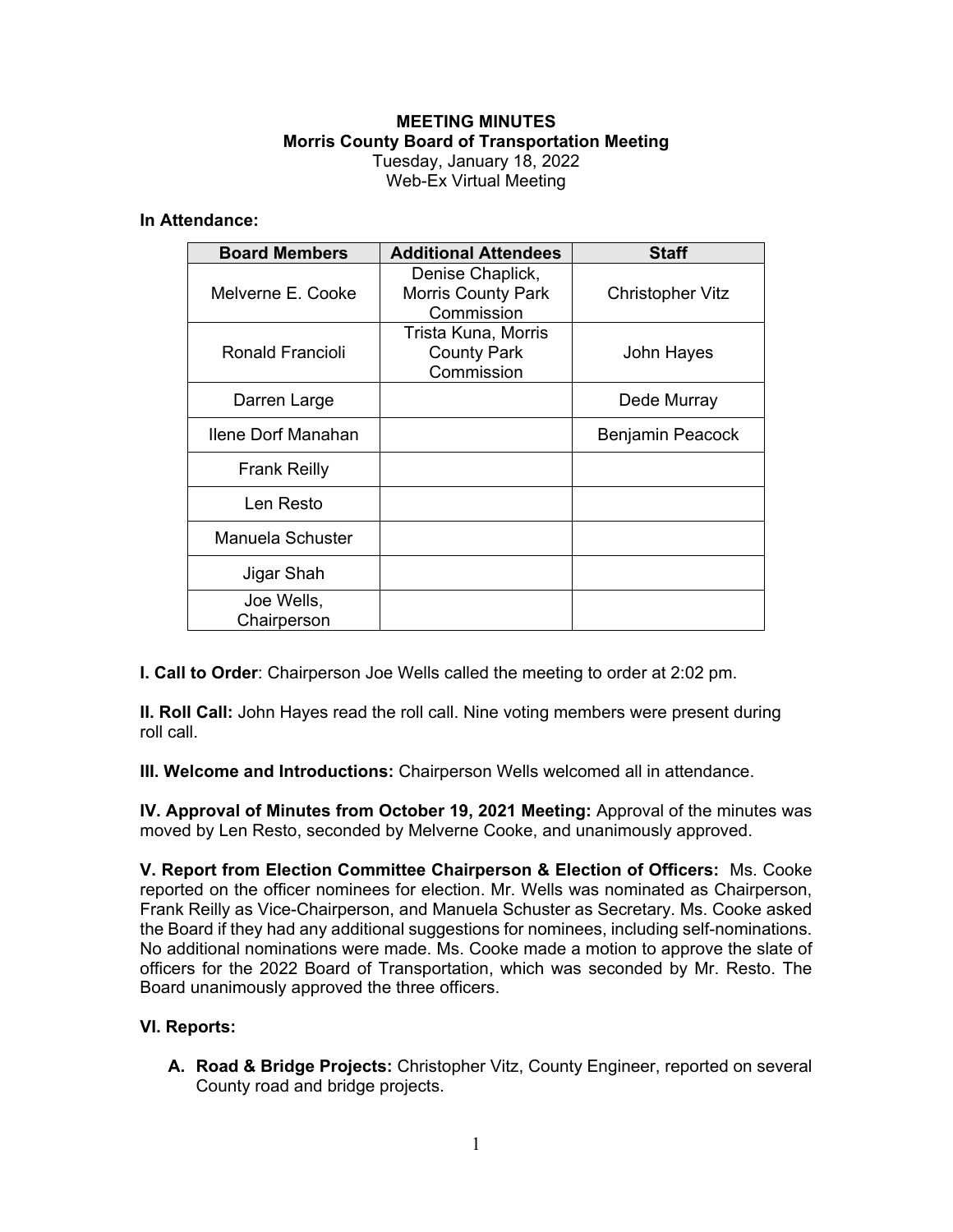## **Bridges**

 The Landing Road Bridge project is one of the largest bridge projects that the County has undertaken. The project involves property acquisitions that are ongoing. The bridge crosses over NJ Transit and the Morris Canal right of way. The project includes seven total and seven partial property acquisitions. All the total takings have been completed, while the partial takings are still progressing. Construction is expected to begin in the third quarter of this year. The bridge construction will cost about \$12 million.

### **Roads**

 The County has completed the 2021 paving season. The County Commissioners approved funding for the design of the projects in 2022 Paving Program in the Fall of 2021, and the designs are advancing. The resolution to fund the construction of the 2022 paving projects will be introduced at the next County Commissioners meeting. The County seeks to get the paving projects out to bid as early in the year as possible.

Frank Reilly inquired about the age of the Landing Road Bridge that is being replaced. Mr. Vitz answered that the bridge was built in 1913 and was originally part of the Lackawanna Railroad.

Chairperson Wells requested updates on federal funding from the recently passed Bipartisan Infrastructure Law. Mr. Vitz responded that legislation provides more funding than past federal transportation authorizations. Rules for the various new grant programs have not yet been completed. The County will monitor the grant opportunities that emerge from the Law.

Ronald Francioli requested updates on two road projects: the Route 24 / Columbia Turnpike / Park Avenue interchange project, and the Route 202 / Hanover Avenue project. Mr. Vitz replied that the County continues to discuss the Route 24 / Columbia Turnpike / Park Avenue project with the municipalities in the study area, however a consensus among the municipalities on the preferred alternative has not been reached. The County has discussed the Route 202 / Hanover Avenue intersection with NJDOT, Morris Plains, and Morris Township. The County has limited options as the intersection is under NJDOT's jurisdiction.

**B. NYS&W Updates:** Dede Murray provided a status update of the NYS&W Bicycle and Pedestrian Path Project. Bids for construction were opened in late October. Currently, bids are being reviewed by the NJDOT Division of Local Aid. Construction of the Path is expected to begin this year.

The Wayfinding and Signage Design project for the path has started. The Morris County Division of Engineering and Transportation is working in close cooperation with the Morris County Park Commission and the consultant to design a variety of interpretive and wayfinding signs for the path. The project kick-off meeting was held in November. Ms. Murray took the consultant team out to the path for a guided on-site review after the kick-off meeting. Earlier in January, the consultant gave a presentation to the project team showcasing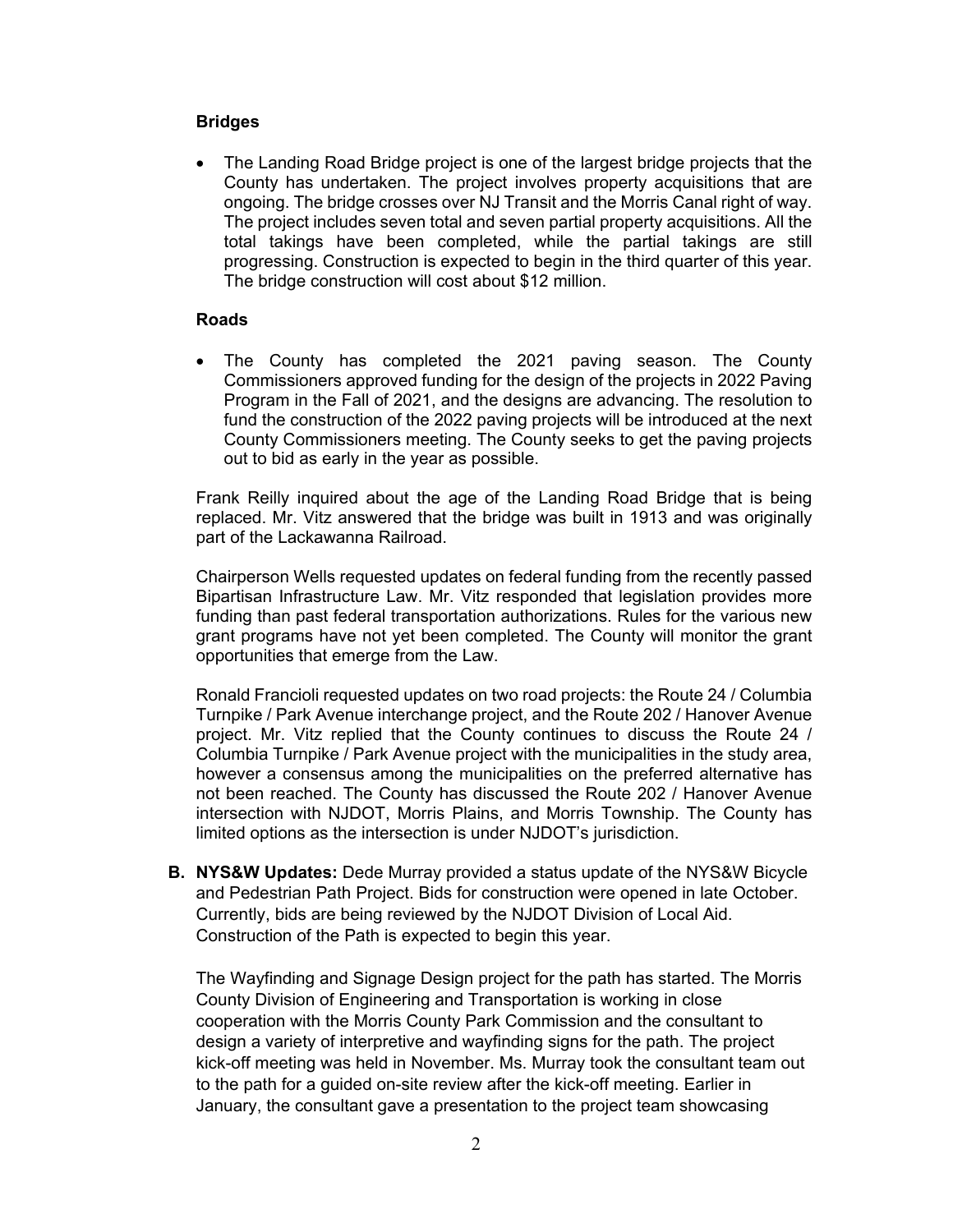basic panel content and design examples. Currently, the Park Commission is performing a review of the presentation.

Ms. Cooke inquired about NJDOT's review schedule. Ms. Murray responded that NJDOT's Division of Local Aid is reviewing the low bids and the County is awaiting the response. NJDOT Local Aid reviews all bids for state and federal funded projects to confirm that the bidders meet grant requirements.

**C. Freight Activities:** Benjamin Peacock provided updates on several County railroad projects.

# **NJTPA Freight Concept Development**

 The Berkshire Valley Road Truck Circulation Project is part of NJTPA's Freight Concept Development Program. The study is investigating options to eliminate the height restriction that the Chester Branch rail bridge creates on Berkshire Valley Road (642). It will also explore options to better accommodate truck movements at the intersection of Berkshire Valley Road and N. Dell Avenue. The project team has worked on developing alternatives for the past few months. A meeting with NJTPA, Morris County, and the consultant team is scheduled next week to begin evaluating and scoring the alternatives. A meeting was recently held with the County's railroad operator to discuss and receive feedback on the alternatives.

# **Freight Design Projects**

- The Dover & Rockaway Runaround Track Design project is nearing completion. The consultant will submit the draft final design next week. A Request for Proposals (RFP) for the design of Dover & Rockaway Realignment Project is being assembled.
- The Berkshire Valley Road and High Bridge Branch Crossing Design project is underway. The kick-off meeting was held in December.

# **Railroad Management Agreement**

 The Railroad Management Agreement with the Dover & Rockaway Railroad expires this June. A Request for Proposals for a new Agreement to operate the County-owned freight railroads is currently being prepared.

Chairperson Wells questioned if there is a particular alternative for the Berkshire Valley Road Truck Circulation Project that is favored by the railroad operator or the County. Mr. Peacock responded that a closer analysis of the alternatives is required before a preferred alternative can be chosen. Mr. Reilly asked about the term of the Operating Agreement. Mr. Peacock responded that the Agreement is for five years. Mr. Reilly inquired about the impact on freight customers when Chester Branch is closed for the Berkshire Valley Road Rail Bridge improvements. Mr. Peacock answered that minimizing disruptions to customers along the line is critical for determining which is the preferred alternative.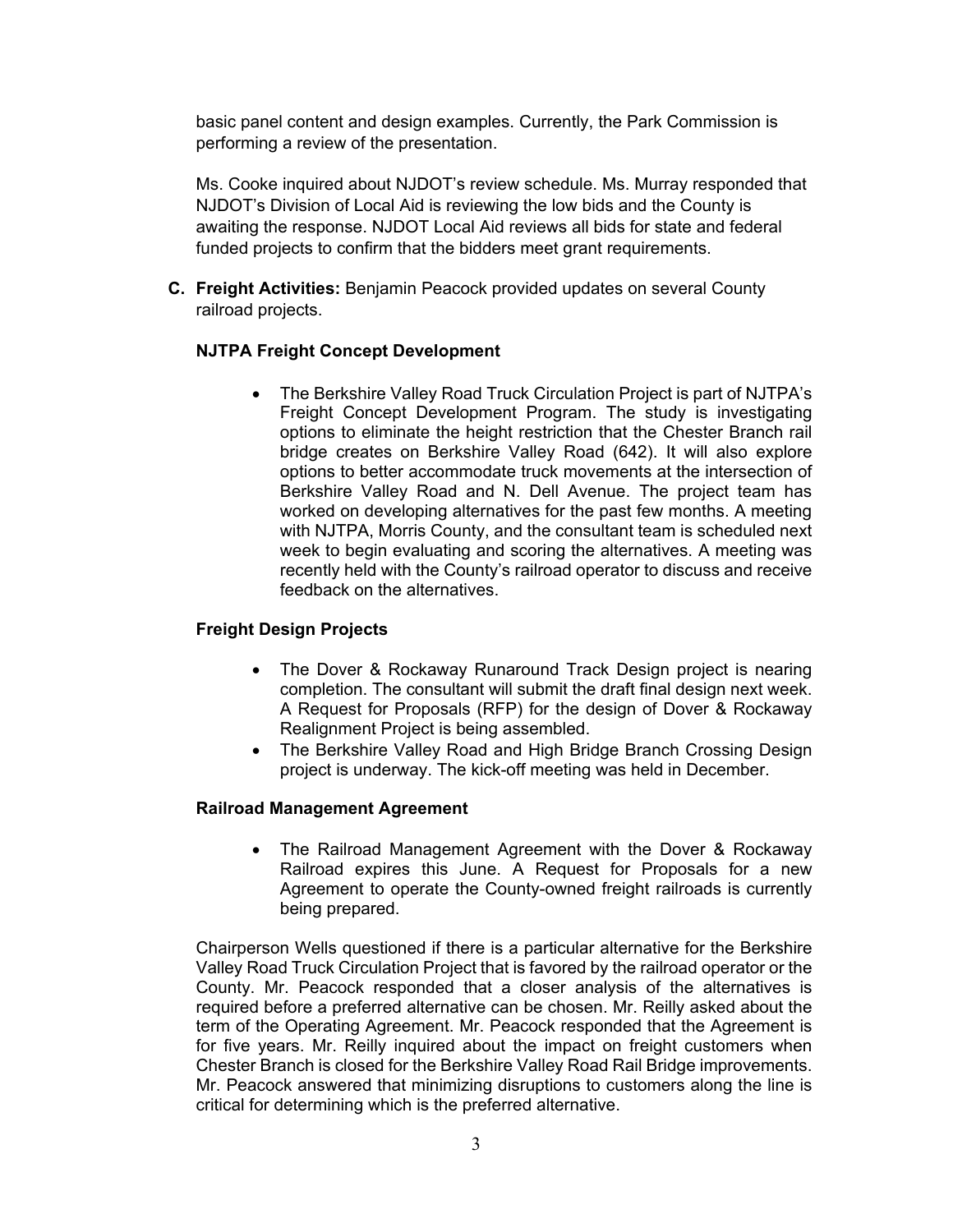### **VII. Old Business:**

None.

#### **VIII. New Business:**

The proposed 2022 Morris County Board of Transportation meeting dates were unanimously approved.

- April 19, 2022
- July 19, 2022
- October 18, 2022
- January 17, 2023

Mr. Francioli requested that a contact list of Morris County Board of Transportation Members is compiled and shared amongst its members. Board members that were present at the meeting gave their consent to share their contact information. Staff will reach out to members that were not in attendance for their consent and will prepare and distribute a contact list to Board members.

Mr. Hayes reported that the annual Traffic Count program has resumed after being suspended in 2020 due to the pandemic. 60 counts were completed on County routes in 2021, and volumes at most locations were lower than before 2020. Only six out of the 30 counts recorded in the Fall were above pre-COVID numbers.

Mr. Francioli reported that Morris Township, Hanover Township, and Parsippany have been concerned about the impacts on Johnson Road, Malapardis Road, and Route 10 from the "Fifteen-Fifteen" development project on Route 10. Mr. Francioli inquired if the traffic impacts and circulation from this development are being looked at on the County level. Mr. Vitz responded that since reviewing the initial site plan application, the County has had minimal involvement. Mr. Vitz elaborated on changes to the design of the building. Previously, there was a large retail component that has been changed to predominantly residential. Mr. Vitz responded that he will look to see if the developer has reapplied with an updated site plan.

Ilene Dorf Manahan asked if a traffic impact analysis was performed for the redevelopment of the property on East Hanover Avenue and Martin Luther King Avenue in Morris Township. Mr. Vitz stated that the site plan application for this site was received several years ago and a traffic impact study was performed. The developer also provided a small contribution to perform a minor traffic study at the Route 202 and Hanover Avenue intersection. One of the outcomes of the Lowe's Home Improvement development was the traffic signal installation on East Hanover Avenue at the Mennen Arena and Lowes entrances. Ms. Manahan inquired if the development would include an ingress and egress point onto Martin Luther King Avenue. Mr. Vitz responded that the residential properties have a connection to Martin Luther King Avenue. There will be no access to Martin Luther King Avenue from the new commercial component of the site.